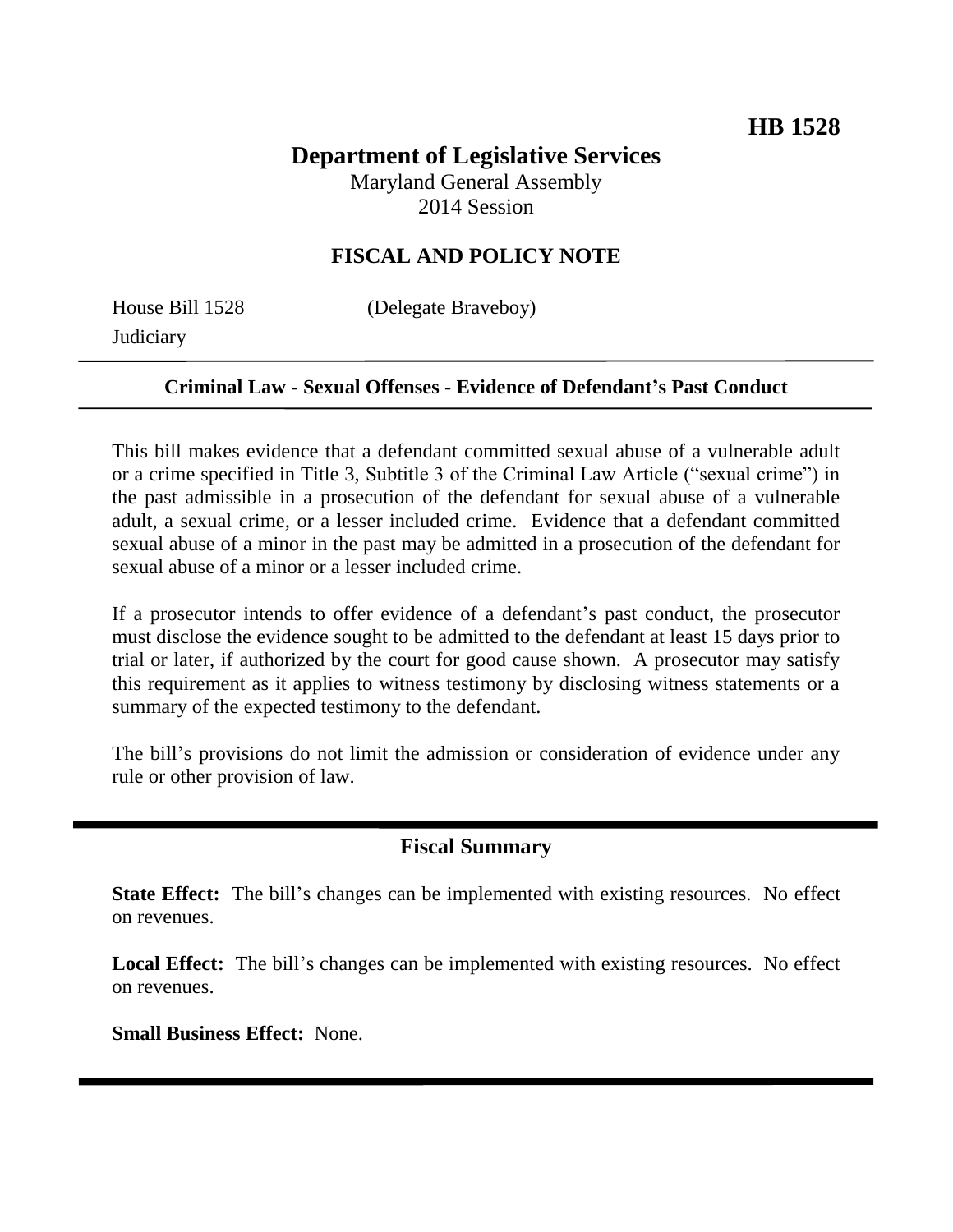#### **Analysis**

**Current Law:** Title 3, Subtitle 3 of the Criminal Law Article contains the following offenses: (1) sexual abuse of a minor; (2) first and second degree rape; (3) first, second, third, and fourth degree sexual offense; (4) first and second degree attempted rape; (5) attempted first and second degree sexual offense; (6) continuing course of conduct with a child; (7) sexual contact between a Department of Juvenile Services employee and an individual confined in a child care institution; (8) sodomy; (9) unnatural or perverted sexual practice; (10) incest; and (11) sexual solicitation of a minor.

The Maryland Rules generally follow the Federal Rules of Evidence (FRE). Generally, evidence of a person's character or character trait is not admissible to prove that a person acted in accordance with the character trait on a particular occasion. Under Maryland Rule 404(b), which is identical to FRE 404(b), the evidence of a defendant's other crimes, wrongs, or acts is not admissible when the evidence is offered to show action that conforms to those prior actions. Such evidence is admissible only for the limited purpose of showing motive, opportunity, intent, preparation, common scheme or plan, knowledge, identity, or absence of mistake or accident.

Except as otherwise specified, all relevant evidence is admissible. Relevant evidence is evidence having any tendency to make the existence of any fact that is of consequence to the determination of the action more probable or less probable than it would be without the evidence. Although relevant, evidence may be excluded if its probative value is substantially outweighed by the danger of unfair prejudice, confusion of the issues, or misleading the jury, or by considerations of undue delay, waste of time, or needless presentation of cumulative evidence.

**Background:** The common law "propensity rule," which dates back to the seventeenth century, prohibits the use of character evidence to show a person's propensity to act in accordance with his or her character traits or prior acts. Its proponents reason that the rule is necessary to ensure that a defendant receives a fair trial because, if the evidence is admitted, juries may overvalue the probative force of the prior conduct or may punish for a prior act rather than for the charged crime. There is substantial support in Maryland case law for the propensity rule. See, *e.g., Behrel v. State,* 151 Md. App. 64 (2003); *Weiland v. State,* 101 Md. App. 1 (1994); *Acuna v. Maryland,* 332 Md. 65 (1993).

However, Maryland courts have also accepted a "sexual propensity" exception to the general rule against admission of evidence of prior bad acts when a defendant is being prosecuted for a sexual crime and "…the prior illicit sexual acts [of the defendant] are similar to the offense for which the accused is being tried and involve the same victim." *Vogel v. State*, 315 Md. 458, 466 (1989). *See also State v. Westpoint*, 404 Md. 455 (2009) (evidence of defendant's prior bad acts which resulted in defendant being

HB 1528/ Page 2